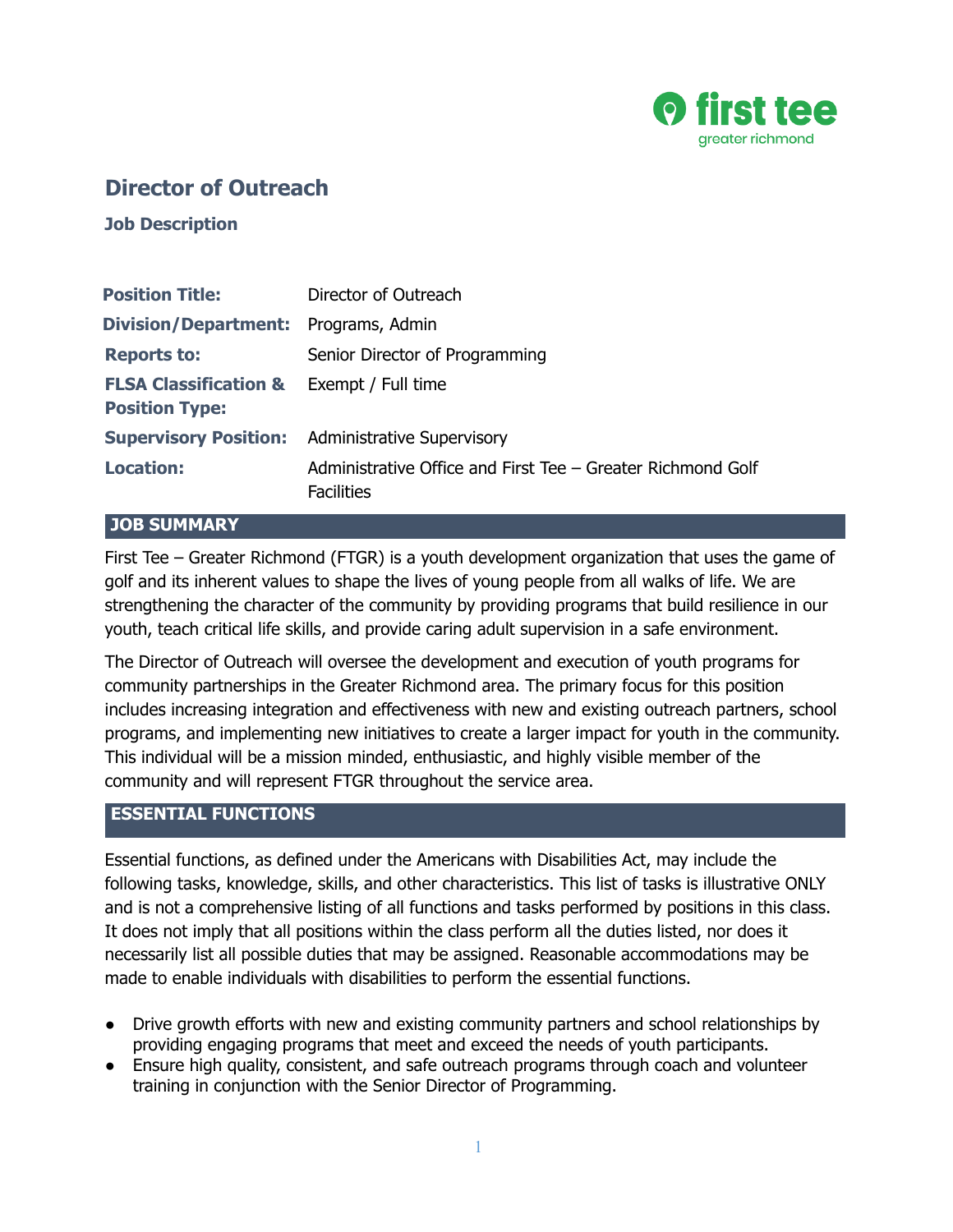- Coordinate and assist in the delivery of all school field trips, Champions Days, School Program initiatives, and community partner programming to include Henrico Police Athletic League, Parks and Recreation partners, Boys and Girls Club of Metro Richmond, etc.
- Coordinate and schedule staff, part-time coaches, and volunteers for all youth centric community events and outreach needs in conjunction with the Program Coordinator.
- Develop transition opportunities for Outreach and School Programs into Life Skills Experience classes at green grass facilities.
- Lead opportunities to promote First Tee programming during community events, select tournaments, and career fairs, etc.
- Collaborate with the Senior Director of Programming and Program Coordinator on presentation opportunities to service oriented groups about First Tee and why they should get involved.
- Network and collaborate with First Tee staff at other relatable chapters to exchange best practices.
- Provide quantitative and qualitative data to the Senior Director of Programming and Vice President of Impact to ensure programming effectiveness and inclusivity.
- Assist in satisfying the equipment needs for schools and community partners in addition to the selection of additional training aids.
- Work closely with the programming team to recruit, train, and supervise coaches and volunteers.

# **JOB REQUIREMENTS AND QUALIFICATIONS (education and experience)**

- Bachelor's degree from an accredited university in nonprofit management, youth development, education, sports management, or other related field.
- Golf knowledge and experience is preferred, but not required.
- Valid Driver's License
- First Tee Coach preferred but not required
- Effective and proactive team communication, facilitation, problem solving, and decision making.
- Experience in interpersonal relations, coaching, or facilitating youth programs
- High energy, charismatic, personable, motivational in working with youth, coaches, and volunteers
- Skilled with Microsoft Word, Excel, and Google Suite, as well as experience with standard office equipment.

## **OTHER INFORMATION AND EXPECTATIONS**

- Maintains adherence to the organization's policy on confidentiality in all matters regarding personnel, financial, volunteer, and other business information about the organization.
- Seeks and participates in continuing education or professional development related to the position, the organization, or both.

# **WORK ENVIRONMENT, TRAVEL AND EXPECTED WORK HOURS**

This position is performed in a traditional office environment and will require the individual to travel to First Tee – Greater Richmond golf facilities including:

• The Elson Redmond Memorial Driving in Richmond, VA